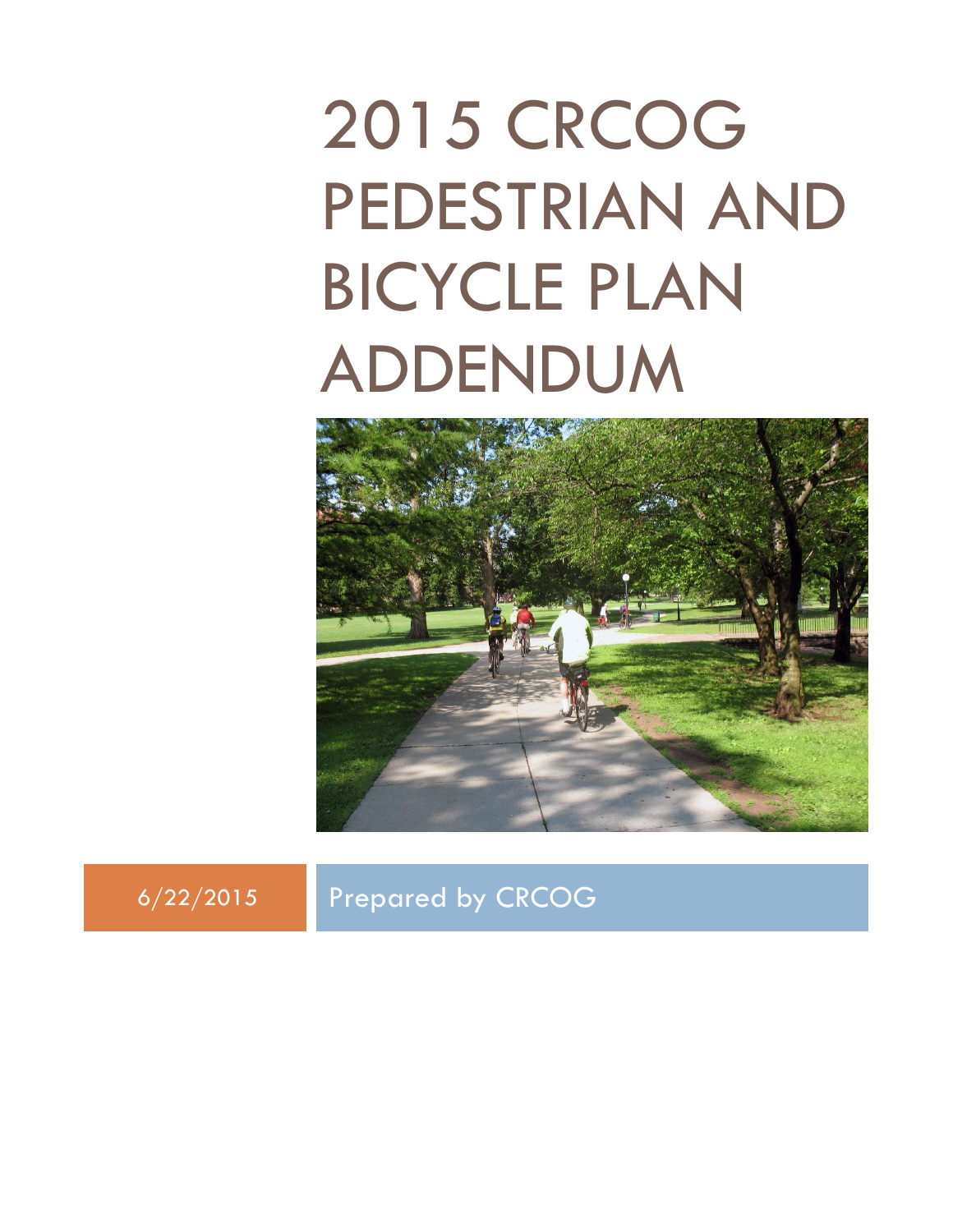# 2015 CRCOG Pedestrian and Bicycle Plan Addendum

This document is an addendum to the 2008 CRCOG Pedestrian and Bicycle Plan. The purpose of this addendum is to present where the region is today in 2015 by reporting on some of the key changes in Pedestrian and Bicycle planning and implementation since 2008. An additional piece of this addendum is an updated Multi-Use Path map showing paths that are currently existing, planned and funded or under construction.

Since 2008, the Capitol Region has undergone changes in its membership. The MPO boundaries are currently under redesignation. Berlin, Columbia, Coventry, Mansfield, New Britain, Plainville, Southington and Willington have voted in favor of joining CRCOG effective July 1, 2015. This addendum will begin to incorporate information on many of these towns; however, during this transition time, CRCOG acknowledges the need to consider the active transportation goals and policies developed for these communities and will keep the Bicycle and Pedestrian/Transportation Plans that previously guided those communities in the Windham Region Council of Governments and the Central Connecticut Regional Planning Agency on file for reference and guidance.

This addendum follows the structure of the 2008 Plan's Chapter 5: Recommendations. Items are organized under the Five E's of bicycle and pedestrian Planning. One new E – Evaluation and Planning – has been added since 2008:

- o *Engineering* building a better environment for walking and biking. This also includes tasks related to reaching out to decision makers and designers and planners regarding bicycle and pedestrian design
- o *Education* teaching pedestrians, bicyclists and motorists how to operate safely
- o *Encouragement*  special events and activities that get individuals on their feet or on their bikes. These efforts can raise awareness of the possibilities for walking and bicycling and help individuals get over qualms they have about changing their travel habits. An important element in encouragement is emphasis on the benefits of walking and bicycling to the individual and to the community
- o *Enforcement* enforcing existing traffic laws to make it safe to walk and bicycle. Enforcement is an important supporter of education, reinforcing share the road messages.
- o *Evaluation & Planning* performance metrics help identify trends and areas of focus. Evaluation provides feedback to help decision makers create, implement and prioritize projects and policies.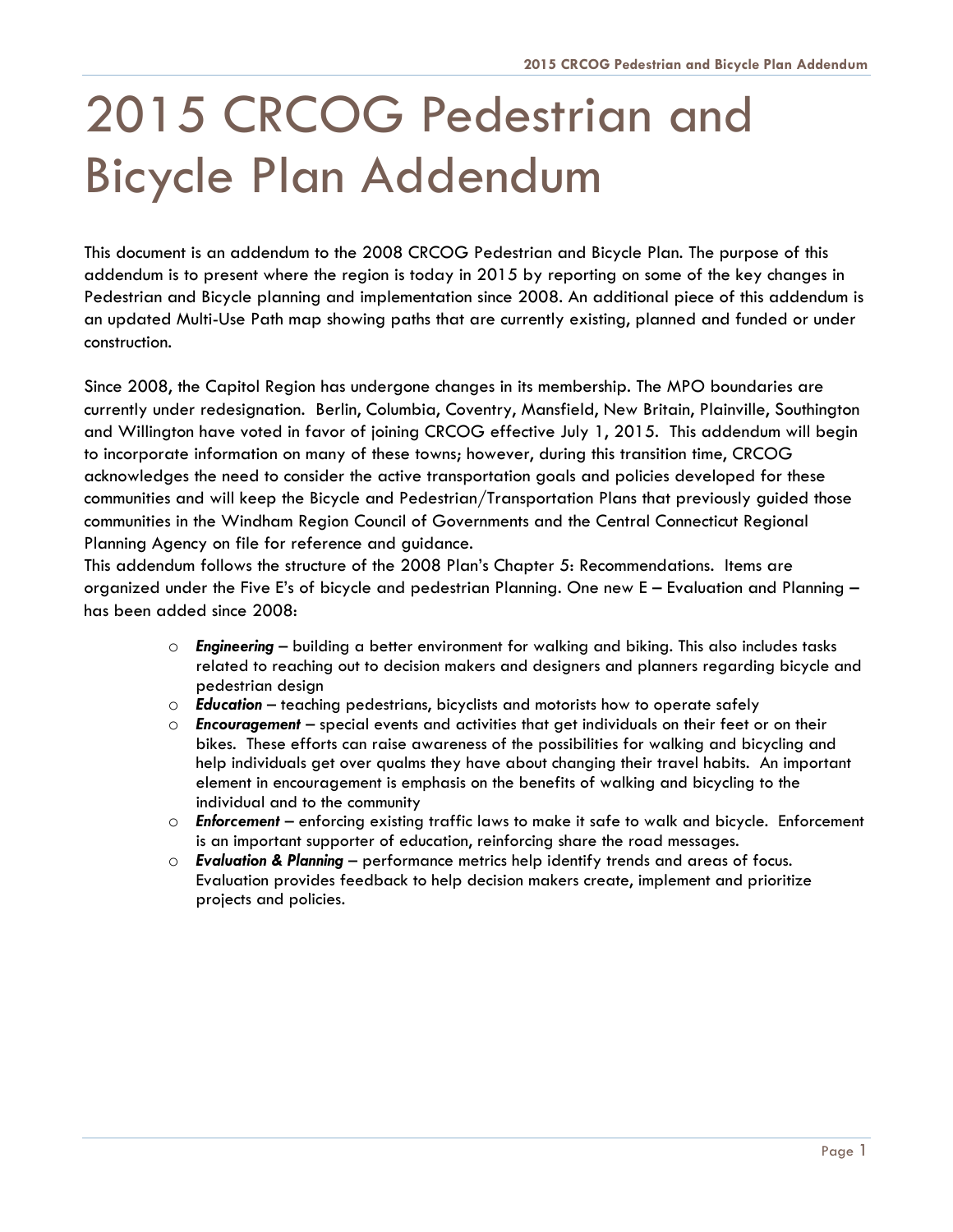# ENGINEERING

# **East Coast Greenway** *(update)*

#### **Manchester/Bolton**

In the Town of Manchester, CTDOT is working on trail design and construction project from Porter to the Manchester town line. Construction is likely to begin in 2015 for the portion of the trail that runs from Porter Street to Finley Street. The design of this segment of trail includes a bridge over Charter Oak Street Camp Meeting Road in the vicinity of <del>Campmeeting Road</del> Birch Mountain Road.

The gap in the Charter Oak Greenway Trail that runs from just east of Porter Street in Manchester to the intersection of Route 384 and Route 44 in Bolton has funding committed for various aspects of development. The town of Bolton has recently begun the process of determining the alignment of the portion of the trail from just past Bolton Notch to the Coventry town line and is considering both an on-road (Route 44) and off-road alignment. This portion of the trail is being referred to as the Greenway Extension.

Additional portions of the trail that remain unfinished are from the Bolton Town line to the Bolton Notch and from Bolton Notch to the Greenway Extension. Extending the trail through Bolton Notch will take further planning due to the complicated nature of constructing a path around the notch. Consideration has also been given to altering the interchange of Route 6 and 44 which will also have an impact trail construction.

**RECOMMENDATION:** SUPPORT EFFORTS TO LINK BOLTON AND MANCHESTER, TO CONNECT THE CHARTER OAK GREENWAY TO THE HOP RIVER TRAIL, AND TO EXTEND A BIKE PATH EASTERLY FROM BOLTON TO COVENTRY.

#### **Hartford/Bloomfield**

The path for the East Coast Greenway (ECG) within the City of Hartford was developed by a City of Hartford task force. The task force made two recommendations. The first recommendation was for an interim on road path, and the second was for a long term off road path. The City task force identified the importance of making the development of a trail a part of the I84 project, with the thinking that the I84 project opens opportunities for trail development that do not exist otherwise. In 2010, the City of Hartford worked with CRCOG on a study to examine options for replacing the I 84 viaduct in





Downtown. The study produced a potential alignment alternative for the East Coast Greenway section in Downtown. The alignment delineated in the I 84 Viaduct Study utilizes existing roadways as well as Bushnell Park and passes by Union Station which is now home to the CT*fastrak* terminus and will be future home to CT*rail*'s Hartford Line Union Station stop.

In Bloomfield, the design for the 1.5 mile section of trail in between Route 189 and Day Hill Road in Bloomfield is complete. Funding has been committed for the construction of the segment between Route 189 and Tunxis Avenue and there is potential for construction to begin in either 2015 or 2016. The portion of the trail from Tunxis Avenue to Day Hill Road is not yet funded.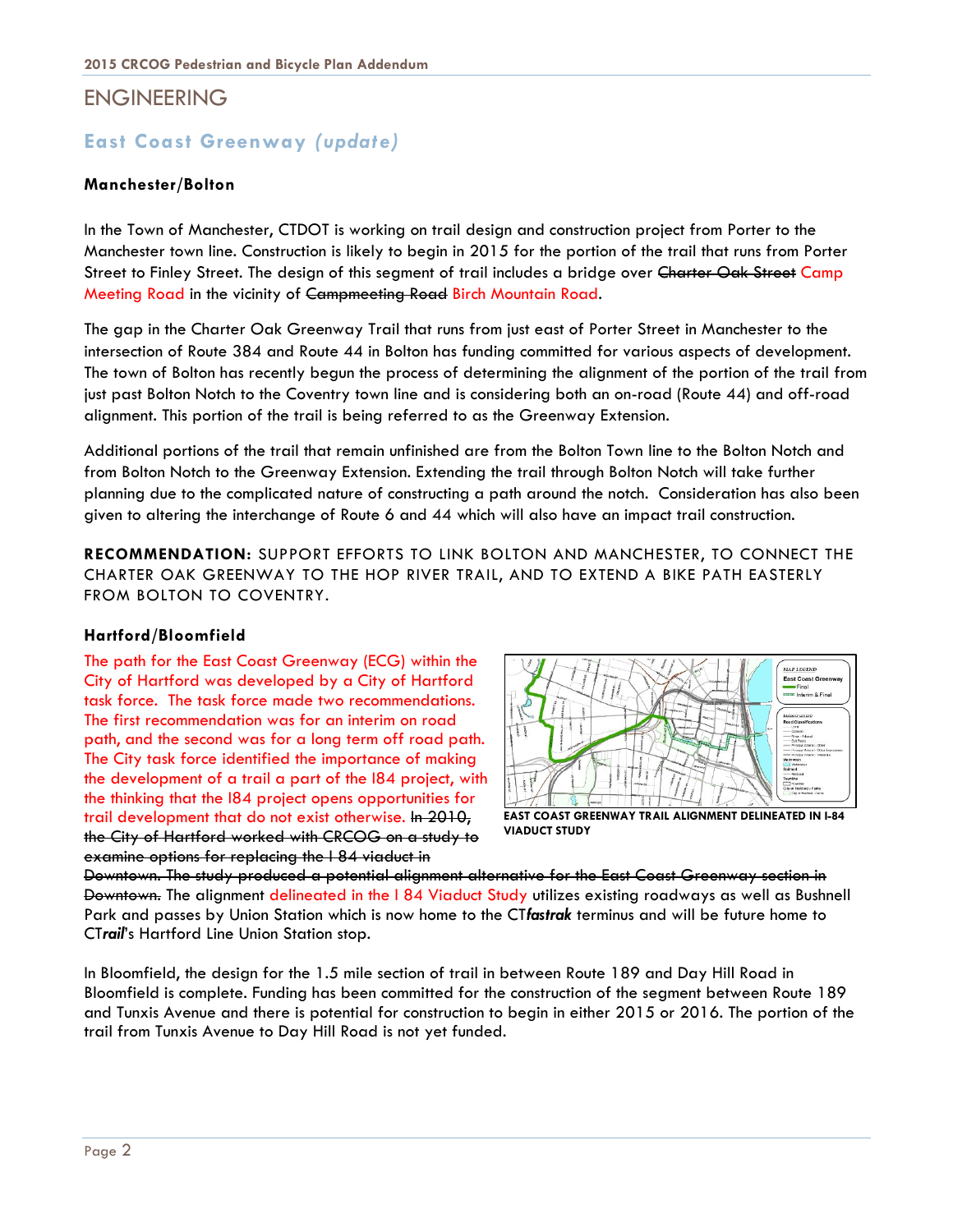#### **RECOMMENDATION:** SUPPORT PLANNED FUTURE CONNECTIONS AND COORDINATE WITH I-84 RECONSTRUCTION PLANS IN HARTFORD.

#### **East Hartford**

The Town of East Hartford is not yet involved in a formal study to explore trail alignment alternatives, but has been involved in the development of the ECG through town. has discussed various options in the past several years. Currently, the East Coast Greenway is temporarily defined on an alignment that borders the Rentschler Field property on Silver Lane to the north, Forbes Street to the East and Brewer Street to the south. Currently, design is complete to bring the trail from its current terminus at Forbes Street to the existing Rentschler trail. The section from Main Street/Willow Road is also designed. It is preferred that in the future, the trail be brought off-road onto its own alignment. One potential future alignment would align the trail through the Rentschler Field property on the westerly side and continue west toward Route 2 through the Pratt and Whitney campus along Willow Street. Some preliminary design work has been done for this option. Another potential alignment would align the trail through the Rentschler Field property and connect eventually with Brewer Street to the south before heading west on Brewer Street. Discussions are still underway regarding the alignment of the trail involving Rentchsler Field and Pratt and Whitney.

**RECOMMENDATION:** SUPPORT FUTURE CONNECTION ALONG ROUTE 2 AND THROUGH RENTSCHLER FIELD AREA.

#### **Farmington**

In Farmington, the town is currently designing a section of the Farmington Canal Heritage Trail (FCHT)/ECG gap from Red Oak Hill Road to Northwest Drive in Plainville. This section is 2.4 miles long with a 120 lineal foot bridge span over Route 6. There is a parking lot designed for approximately 30 cars at the intersection of Northwest Drive and Johnson Avenue. The town is working toward construction starting in 2016.

#### **RECOMMENDATION:** SUPPORT CLOSURE OF THIS EAST COAST GREENWAY GAP.

#### **Plainville/Southington**

The portion of the East Coast Greenway FCHT that runs through Plainville/Southington is one of the few remaining gaps in the ECG in Connecticut, and the last remaining Connecticut gap in the FCHT between New Haven and Northampton, MA. A small portion of planned trail in Southington from West Queen Street to the northern border of town is still incomplete. Funding has been committed for a portion of trail in Southington from Lazy Lane to West Queen Street. Several projects are underway in Southington to close the remaining gaps in the FCHT/ECG. The first is part of the cleanup of a "superfund" site whereby the contractor will construct the trail and provide some amenities south of Lazy Lane once the removal of soil contaminants is complete in 2017. The second is a short segment of trail south of this site that intersects two local streets before joining the existing trail terminus at Curtiss Street. Lastly, the Town is formulating a project to build the trail from Lazy Lane north to just under the I-84 overpass on land acquired from Guilford Transportation upon their abandonment of the railroad right-of-way to West Queen Street on land that has been abandoned by PanAmRailways (the successor to Guilford Transportation). From West Queen Street north to the Plainville town line is to be part of the Plainville gap closure project.

Plainville remains the only town on the FCHT that has not had any success constructing its portion of this multiuse path. The Town of Plainville has been unsuccessful in purchasing obtaining right of way on the existing rail line that runs north to south in the town which to this point has been the most desirable alignment for the trail. This is due to active rail service along most of the right-of-way, and, an even more active east-west rail line that intersects with that right-of-way. A preliminary study in 2009 helped the town identify potential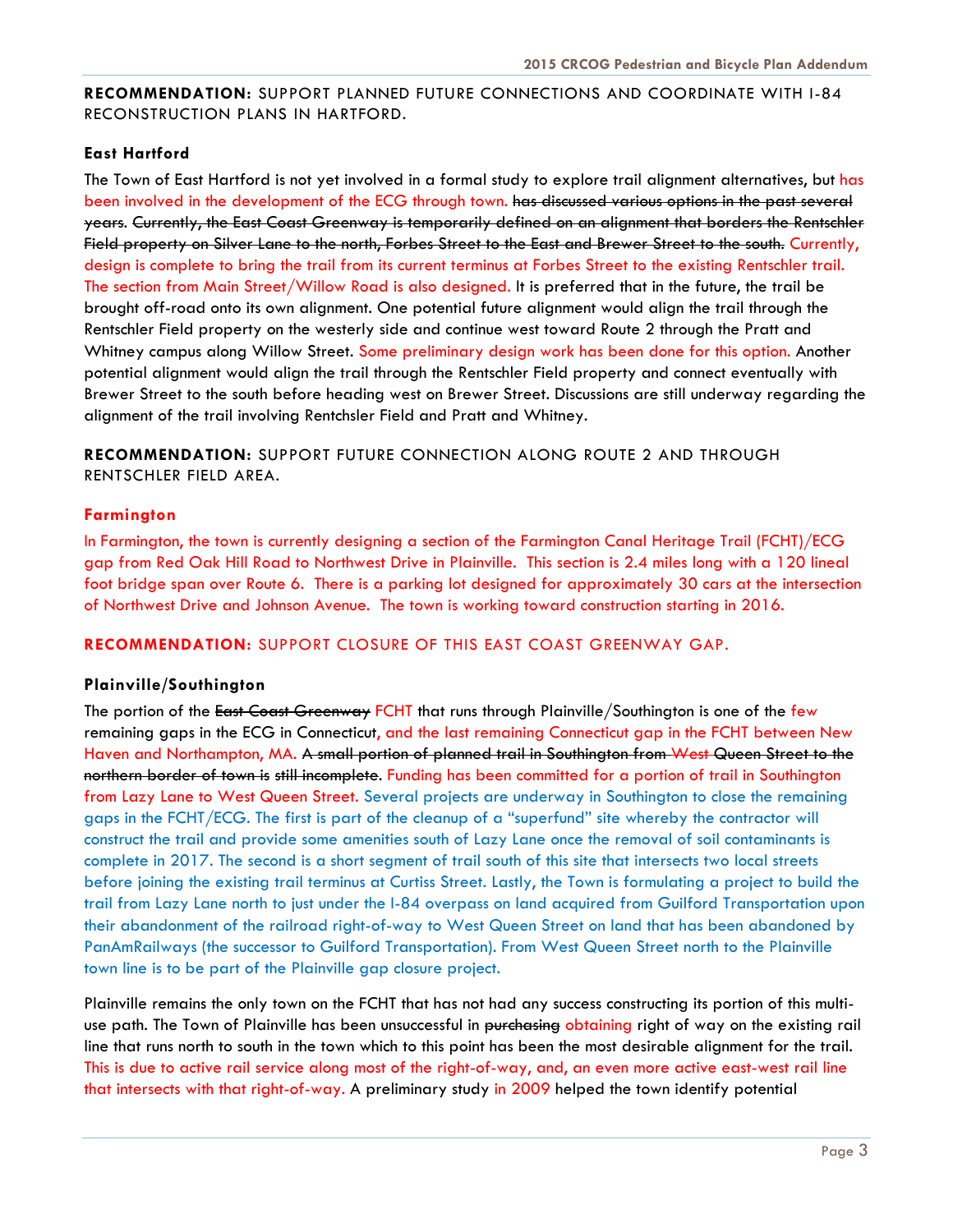alternative routes for the trail; however, a larger feasibility planning study is still needed to prepare the town for the design phase of implementing the trail.

In 2015, the Town of Plainville pursued funding for  $\theta$  feasibility this study to finalize the FCHT trail alignment. After receiving funding, CRCOG is working with the town is currently working toward this important next step in trail implementation. This study will also examine a connection between this portion of the FCHT/ECG and the multi-use trail that parallels CT*fastrak* beginning at the Downtown New Britain Station.

#### **RECOMMENDATION:** SUPPORT CLOSURE OF THIS EAST COAST GREENWAY GAP. ASSIST PLAINVILLE AND SOUTHINGTON BY MANAGING THE STUDY TO EXAMINE CLOSURE OF THIS FCHT/EAST COAST GREENWAY GAP.

### **Putnam Bridge Multimodal Trail** *(new)*

The Connecticut River currently provides a major barrier to pedestrian and bicycle infrastructure connectivity in the State of Connecticut. In early 2013, a rehabilitation project began on the Putnam Bridge which carries limited access Route 3 (a no-bicycle, no-pedestrian facility) over the Connecticut River. As part of this project, new walkway is being added adjacent to the bridge's northbound travel way to accommodate future bicycle and pedestrian travel within the Route 3 corridor. The project limits are within the bridge proper, and therefore the project is not providing formal access to the walkway from surrounding multimodal transportation infrastructure in Glastonbury and Wethersfield. However, it is now envisioned that upon completion of the project, scheduled for 2015, a construction access ramp from Great Meadow Road to the walkway may be left in place and allow for informal access from the Wethersfield side once the bridge is completed.

In July 2014, a CTDOT feasibility Study was completed to evaluate and advance the planning work for providing multimodal/shared use path connections to the walkway on both sides of the river. The resulting recommendations include 4,750 feet of new shared use path connecting the Putnam Bridge walkway to Great Meadow Road in Wethersfield and Naubuc Avenue in Glastonbury. The recommended overall width of the path is 14 feet, which includes the 10- foot wide paved surface, a 3-foot wide aggregate shoulder on one side, and a 1-foot wide aggregate strip between the paved surface and railing on the other side. Path recommendations also include lighting, turnaround areas, path/roadway protection, and amenities. Also, the recommendations call for intersecting roadway improvements, new parking accommodations, and improvements on the adjoining roadway network that will enhance safety, and multimodal connectivity are provided. Design and Construction phase costs are estimated at approximately \$7.6 million not inclusive of property acquisition, utility relocation, and environmental mitigation costs. It is anticipated that maintenance responsibilities will be shared among several parties (including CTDOT, municipal forces, and volunteer groups). Efforts are ongoing to identify the necessary project funding.

**RECOMMENDATION:** WORK TO MOVE THESE RECOMMENDATIONS FORWARD.

# **Bike Share** *(new)*

In 2014, CRCOG and the Greater Hartford Transit District led an effort to produce a study with assistance from a consulting team from FourSquare Integrated Transportation Planning. The study's main goal was to determine the feasibility of implementing a bike share system in the Greater Hartford area. The study included a market analysis to determine feasible sub-markets for bike share and an analysis of bike share propensity in the region. The propensity map showed areas where bike share would have the most traction with surrounding residents, visitors and existing businesses and institutions. Overall the market analysis found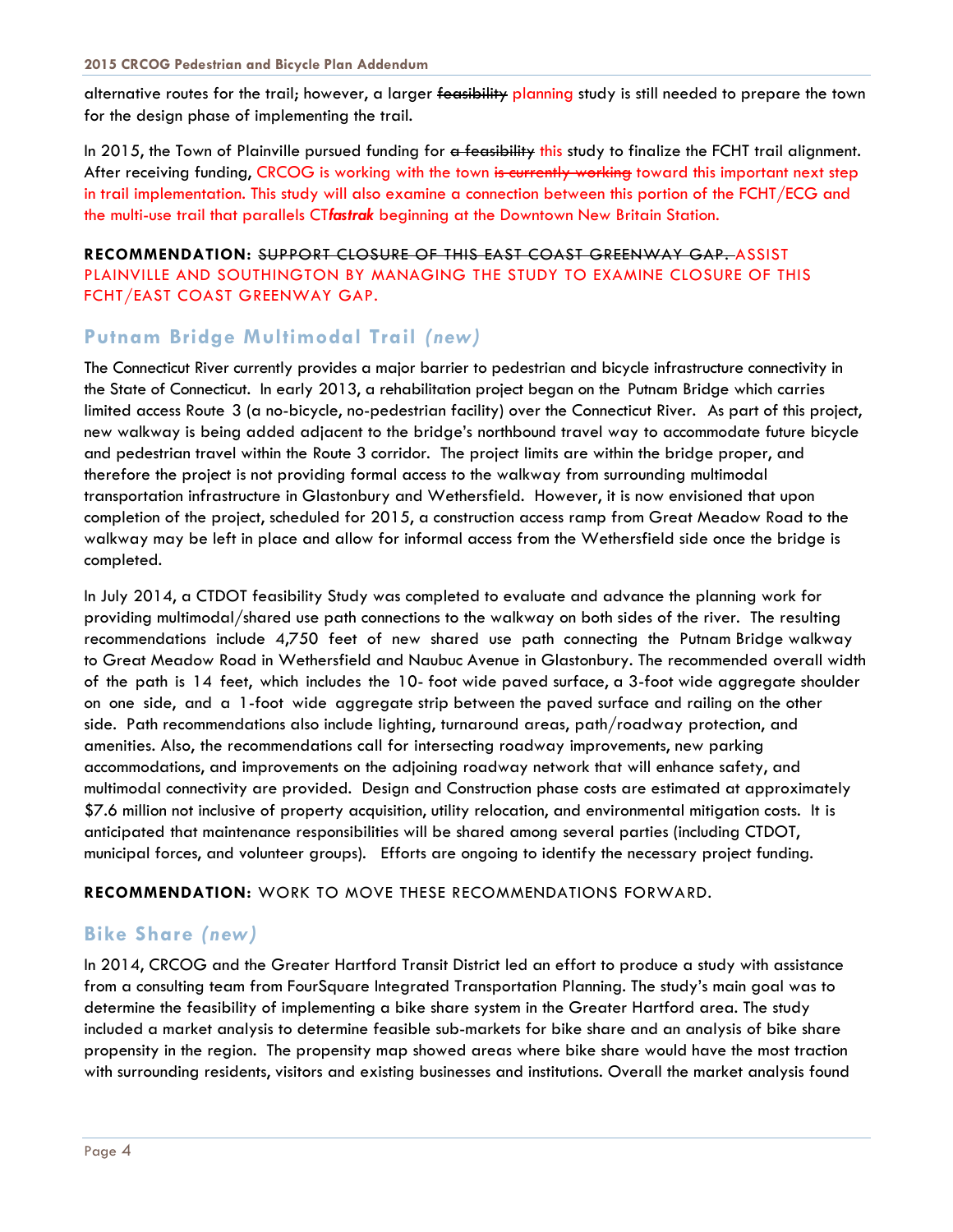that bike share is most feasible in the City of Hartford and adjacent areas in West Hartford and East Hartford. Additional opportunities exist for satellite locations around certain CT*fastrak* stations and in New Britain and Waterbury. The UCONN Storrs/Mansfield area is also interested in having a bike share system with at least one station at is recently opened a new transportation center that has accommodations for cyclists.

The result of the study was a phasing concept and recommendations on a potential business model for administering the bike share program. The phasing plan recommends three phases of implementation starting with a pilot phase in downtown Hartford. Subsequent phases extend out into East and West Hartford and then toward the southwest along CT*fastrak*. The third phase is in downtown Waterbury.

The recommended business model for a regional bike share indicates that the region must identify an agency such as CRCOG or Greater Hartford Transit District to be the owner of the system, but that administration will be a partnership between the owner, a private vendor, each municipality that has bike share and other nongovernmental partners who may play a role in funding.

Several other municipalities and institutions in the Capitol Region such as Simsbury, New Britain, Goodwin College in East Hartford and the University of Connecticut at Storrs in Mansfield have developed their own bike share systems.

The Simsbury Free Bike began in 2010 as an effort to establish a municipal bike share system. The town and its citizen committee found collaborators in the CT Adaptive Cycling (a 501c-3) and were able to transform the program into a successful nonprofit. In that transitional stage the Town provided the first bikes and two interns to devote their time to the program's growth. Simsbury Free Bike has now expanded to include more than 50 bikes at 14 different locations in the Farmington Valley and bikes can be borrowed in Simsbury, Avon, Granby, Canton, and Farmington.

New in 2015 the Bike New Britain initiative is partnering with Simsbury Free Bike to have a free Bike Share program run out of the New Britain Museum of American Art. Each bike involved will feature art from a local artist or art student.

**RECOMMENDATION:** HELP DEVELOP A PLAN FOR SUPPORTIVE ROAD AMENITIES (BIKE LANES, SHARROWS, BIKE BOULEVARDS, ETC. WHERE APPROPRIATE) TO SUPPORT EXISTING AND ANY POTENTIAL FUTURE REGIONAL BIKE SHARE SYSTEM.

#### **RECOMMENDATION:** LAY GROUNDWORK FOR BIKE SHARE IN THE CAPITOL REGION.

# **CT***fastrak* **(***update***)**

CT*fastrak* began service on March 28, 2015. The stations and buses offer amenities for cyclists. Each station platform features bike racks and bike are allowed on-board each CT*fastrak* bus. The buses on the guideway have space for two bicycles each. In addition to station and on-board facilities, a new multi-use path extends from the Newington Junction Station to Downtown New Britain. The pathway adds approximately 4.5 miles of new mutli-use trail to the regional trail network.

It will be important to connect pedestrians and bicyclists to the transit stations through infrastructure and wayfinding signage not only to encourage ridership, but also to encourage economic development in the area of the stations or transit-oriented development. A number of enhancements to the bicycle and pedestrian infrastructure network have been completed, are in progress or are planned for the areas surrounding the CT*fastrak* stations. Towns with stations have also begun to put policies in place that support complete streets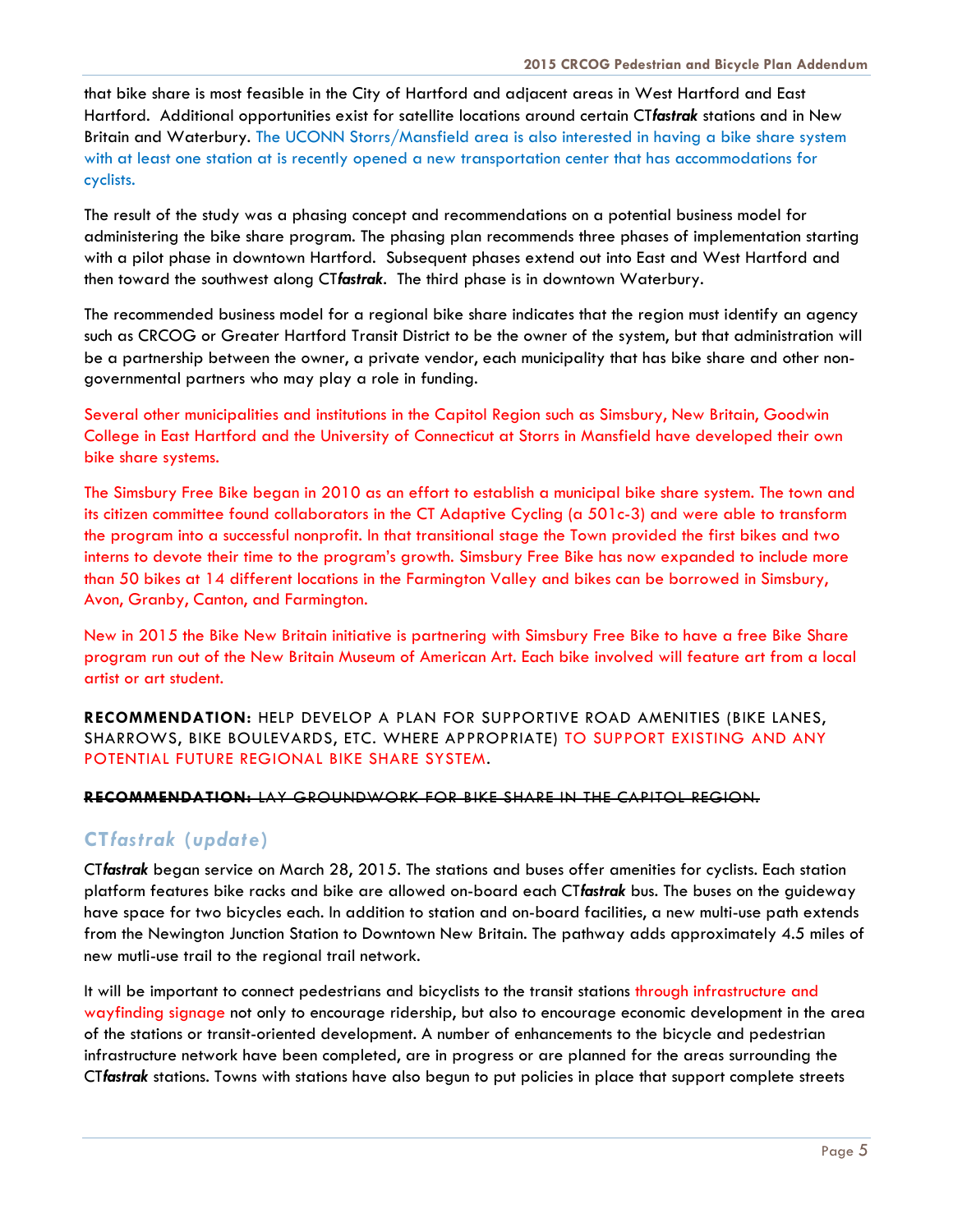implementation and greater pedestrian and bicycle connections. A list of improvements, plans and policies at each station area is included below:

#### **Union Station**

- Hartford's Intermodal Triangle Project funded by a Federal TIGER grant has the purpose of strengthening the downtown core by improving intermodal connections within the Union Station to Main Street triangle. Streetscape improvements such as wider sidewalks and better road crossings in and around the Union Station area commenced construction in 2014. These improvements are slated for completion in 2015. Once complete, the enhanced infrastructure will greatly improve the pedestrian experience getting to and from the transit station.
- The City of Hartford, the Town of West Hartford and CRCOG through a partnership with CCMPO and other Capitol Region municipalities have applied for funding for complete streets improvements on New Park Avenue in the vicinity of Union Station.



**A PORTION OF THE UNION PLACE ENHANCEMENT PLAN**

#### **Sigourney Station**

- **Greater Hartford Transit District (GHTD) and the City of Hartford** are working on several roadway improvements currently underway in the Sigourney Station area that will improve circulation for cars, pedestrians and bicyclists:
	- **- Hawthorn Street** improvements include pedestrian scale lighting; street parking reconfiguration, curb bump outs and intersection improvements at Hawthorn Street and Laurel Street.
	- **- Capitol Avenue & Laurel Street** Improvements include sidewalk enhancements with brick pavers/edging and eliminating asphalt in public right of way; extension of the bike lane to Putnam Street.
	- **- Capitol Avenue** improvements include handicap accessibility enhancements on the north side of Capitol just east of Laurel Street; improvements under Sigourney overpass (over Capitol to create a more pleasant environment for pedestrians.
- The City and CRCOG through a partnership with CCMPO and other Capitol Region municipalities have applied for funding for complete streets improvements that include bicycle lanes, pedestrian amenities and wayfinding signs in the vicinity of Sigourney Station.

#### **Parkville Station**

- The city has recently completed a **streetscape enhancement project** between Pope Park Highway and Laurel Street creating a more pedestrian friendly environment. The result is planted medians and refurbished sidewalks to better connect the various elements of the neighborhood such as the park, shopping center, housing and neighborhood businesses.
- In approximately 2008, the City of Hartford striped **bike lanes** along a section of Park Street in the vicinity of the station area.

#### **Kane Street Station**

 In 2006/2007 The City of Hartford striped **bike lanes** along the New Park Avenue Corridor which run through the station area.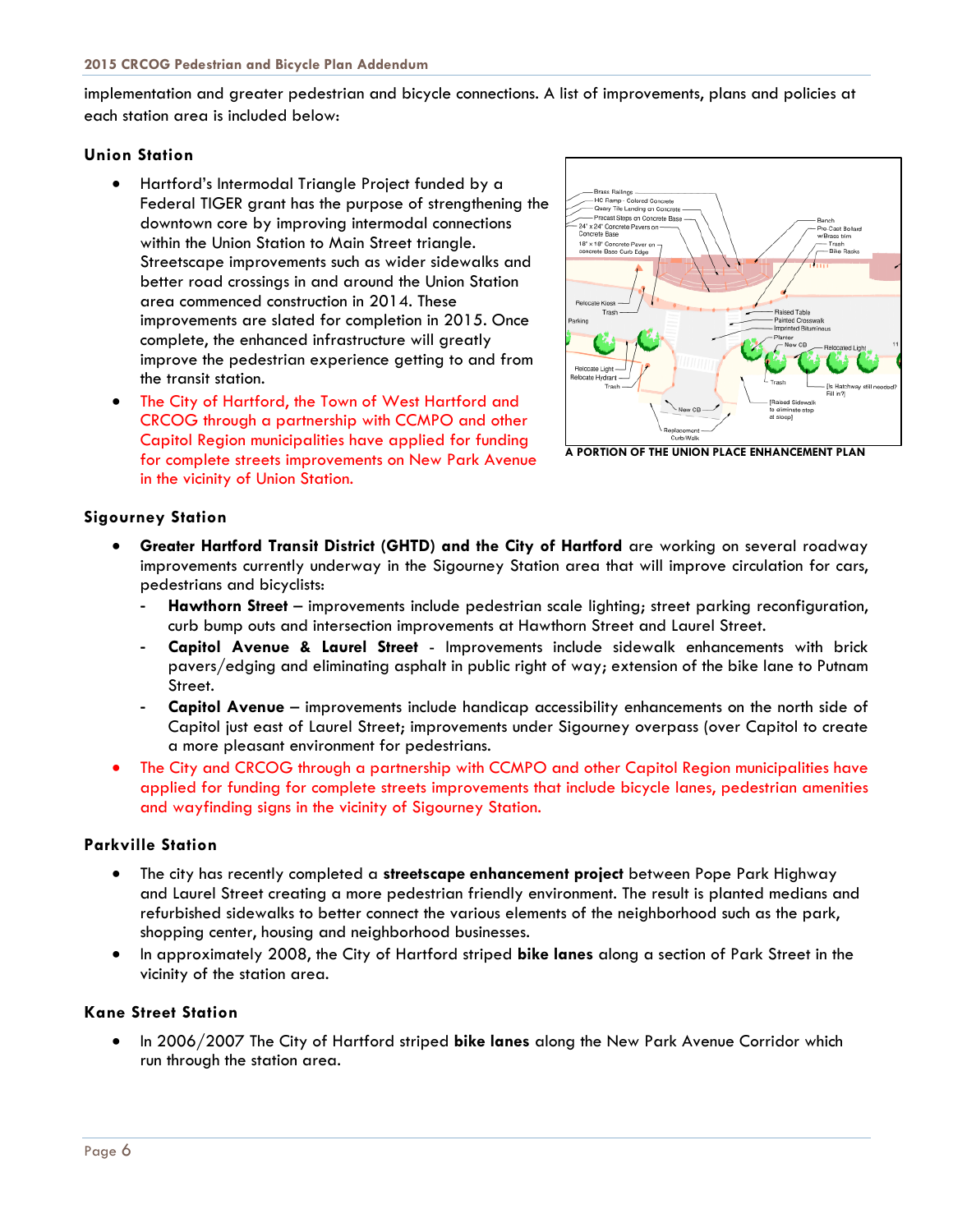#### **Flatbush & Elmwood Stations**

- The **West Hartford Bicycle Plan adopted in 2008** includes recommendations for bike lanes extending south of the Hartford municipal boundary on New Park Avenue. To date these bicycle lanes have not been implemented.
- The **2009-2019 West Hartford Plan of Conservation and Development** renewed the town's focus on building complete street networks which would help motorists, pedestrians, cyclists, and others share the road and coexist with the least amount of inconvenience for everyone.
- The town is in the process of adopting a **Complete Streets Policy** called for by the West Hartford Town Council. This policy will better encourage a transportation network that is safe, accessible and convenient for all transportation users, including pedestrians, bicyclists, transit riders and motorists of all ages and abilities.
- West Hartford made a successful application to the Connecticut Office of Policy and Management for a Transit-Oriented Development Grant to fund a **Complete Streets Analysis and Implementation** study. This effort will identify pedestrian and bicycle needs along the New Park Avenue Corridor and in the Elmwood and Flatbush station areas.
- The City of Hartford, the Town of West Hartford and CRCOG through a partnership with CCMPO and other Capitol Region municipalities have applied for funding for complete streets improvements that include the study and implementation of both an on and off-road multi-use trail extension from its current terminus at the Newington Junction CT*fastrak* Station to the Flatbush Station.

#### **Newington Junction**

- Willard Avenue leading up to the station has improved crossings and sidewalks on both sides of the street and at the intersection of Willard Avenue and West Hill Road. These improvements were completed as a part of station development by CTDOT.
- As part of the station development, a multi-use trail was built alongside the fixed guideway. The trail starts at the Newington Junction Station.
- The City of Hartford, the Town of West Hartford and CRCOG through a partnership with CCMPO and other Capitol Region municipalities have applied for funding for complete streets improvements that include the study and implementation of both an on and off-road multi-use trail extension from its current terminus at the Newington Junction CT*fastrak* Station.

#### **Cedar Street Station**

- In January 2013 **Fenn Road** was widened near the station to accommodate greater access and pedestrian-friendly features, including new sidewalks, a new road traffic signal, on-site drainage, and traffic calming upgrades.
- <del>Multi-use paths</del> Sidewalks have been installed from the Cedar Street Station to throughways near local businesses, residences, and the CCSU campus.
- CCSU installed a sidewalk along East Street that connects CCSU to Fenn Road providing students a safer pedestrian connection to CT*fastrak* and the shopping plaza adjacent to the station on Fenn Road.

East Street Station & East Main Street Station

- The City of New Britain undertook a **Bicycle Connectivity and Traffic Calming Study** completed in 2013 to address the city's needs, methodology, standards, and recommendations to connect CT*fastrak* and transit hubs with bike-able routes and multi-use trails to green spaces, residential areas, and the New Britain central business district. As a result, Paul Manafort Drive, to the north of the station, now has a bike lane.
- In 2014, CCSU completed a sidewalk extension along East Street from Wells Street to Fenn Road.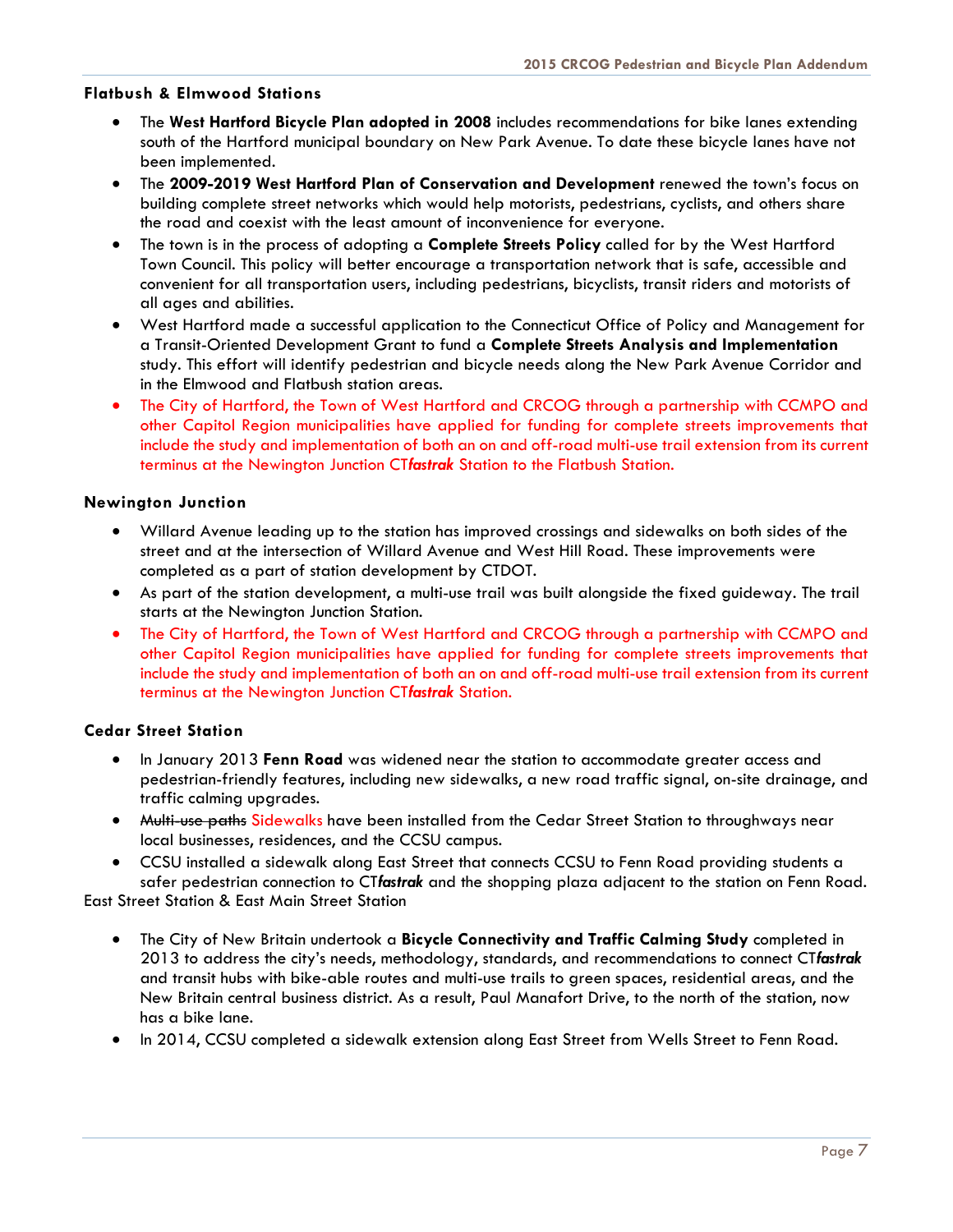#### **Downtown New Britain Station**

- Through the assistance of the **2011 HUD Sustainable Communities Grant** for \$212,500, the City developed a Complete Streets Master Plan for Downtown New Britain.
- In 2012, the City of New Britain received a **\$1.6 million Bus Livability Grant** to fund the Main Street Overpass, Phase V of the city's complete streets capital projects plan. The City of New Britain received a **\$500,000 CT DECD TOD Assistance Grant** awarded in 2014. \$120,000 of the grant is being used to augment funding for Phase 5 of the plan which consists of the Main Street Overpass over Route 72.
- Phase I improvements surrounding the new New Britain Police Department were completed in 2014, which include new landscaping, signage, narrower intersections, and wider sidewalks in the immediate area.
- Phase 3 of the Complete Streets Improvements Plan is funded by \$4.2 million from two grants  $-$  a Transportation, Community and System Preservation (TCSP) grant through FHWA at \$1.3 million and an STP Urban Grant at \$2.5million. One of the major outcomes of this phase is a remodel of Central Park in downtown to increase the green space by 50 percent.
- In **2014**, the City received a \$48,400 grant from the CT Department of Energy and Environmental Protection (DEEP) to implement bike trails on city streets downtown.
- **April 2014—**The City secured a \$3 million streetscape grant for Columbus Boulevard, Main Street, and Bank Street from the State of CT Accident Reduction Program. This grant funds the city's fourth phase of complete streets projects downtown. The key elements of this project are the relocation of the downtown local bus hub "Central Station" from Bank Street to Columbus Boulevard and the introduction of a roundabout at the intersection of Columbus and Bank Streets.
- **June 2014**—RFQ submitted for "Downtown Streetscape Improvements Phase IV", which would realign Bank Street and Columbus Boulevard, provide pedestrian improvements on Main Street and Columbus Blvd., and introduce a roundabout gateway and traffic signals to streetscape.
- **June 2014**—RFQ submitted for "Downtown Streetscape Improvements Phase V", which would provide pedestrian-friendly streetscape improvements to Main Street overpass with Route 72.

As previously discussed in the Bike Share section of this addendum, the Phasing Concept developed in the Bike Share Feasibility Study recommended that most CT*fastrak* stations have a pod of bike share bikes. Not only would this addition to the station area encourage more bicycling and mutli-modal trips utilizing bike and bus, but it would also geographically extend the concept of the station area. While a walkable distance is considered to be  $\frac{1}{4}$  to  $\frac{1}{2}$  mile, a bikable distance is considered to extend to two miles. Introducing bikeshare at station areas could therefore have an impact on future transit-oriented development potential.

**RECOMMENDATION:** ENCOURAGE DEVELOPMENT THAT SUPPORTS WALKING AND BIKING AND SOLUTIONS TO LAST MILE/FIRST MILE CONNECTIONS IN THE VICINITY OF TRANSIT STATIONS.

**RECOMMENDATION:** ENCOURAGE COMPLETE STREETS AND ZONING POLICIES THAT SUPPORT BIKING AND WALKING.

**RECOMMENDATION:** SUPPORT THE REGION'S COMMUNITIES ON EFFORTS TO MAKE BICYCLE AND PEDESTRIAN CONNECTIONS IN THE AREA OF CT*FASTRAK* STATIONS THROUGH INFRASTRUCTURE AND INTERMODAL WAYFINDING/SIGNAGE IMPROVEMENTS.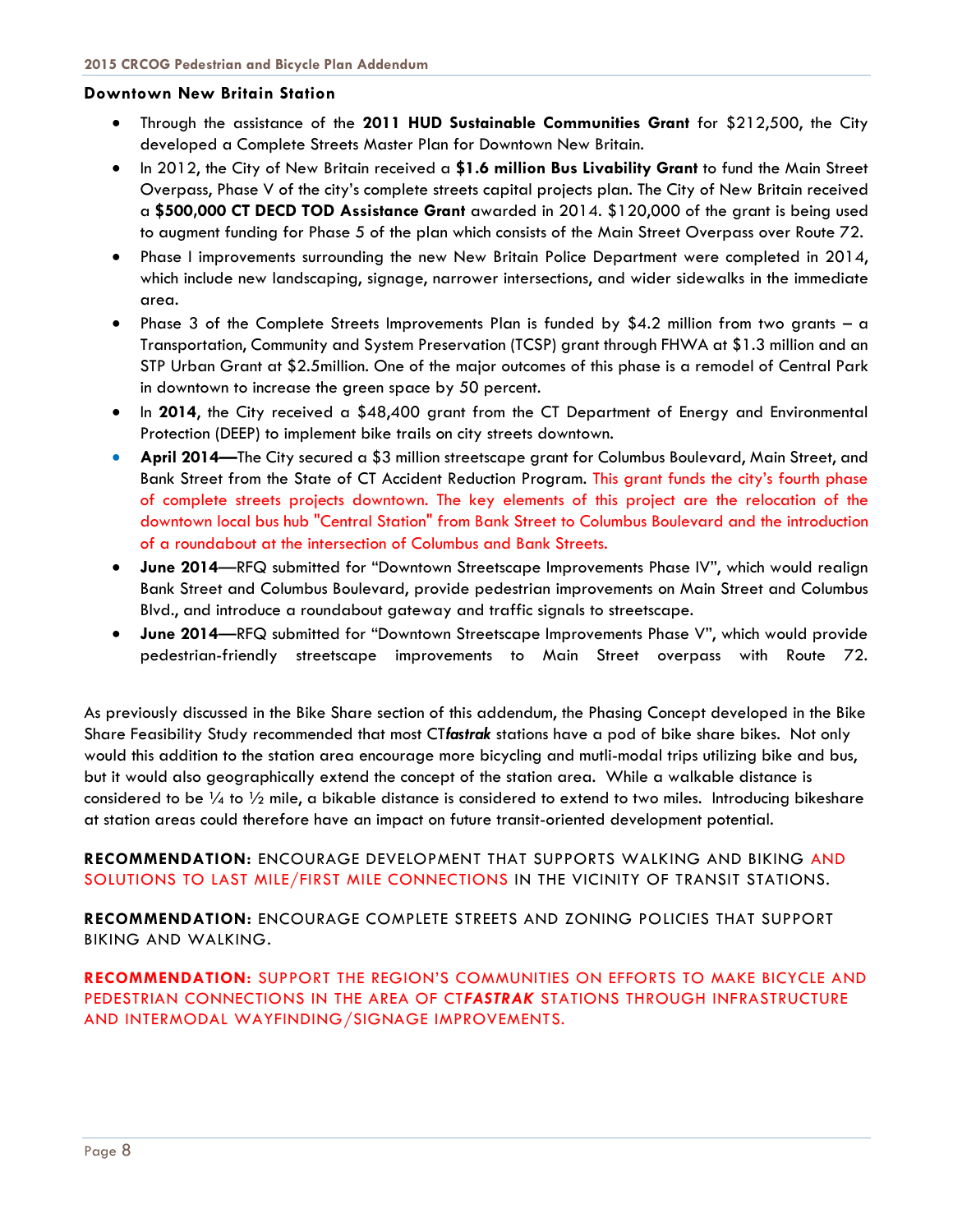# **Burnside Avenue** *(update)*

In response to accidents involving cyclists and upon request from the Town of East Hartford, CTDOT initiated a study to investigate safety improvements on a 2.76 mile stretch of U.S. 44 (Burnside Avenue) between U.S. Route 5 and Mary Street in East Hartford. One solution offered through this study has become State Project DOT00420315 – a road diet to improve bicycle operations and safety. The Route 5 to Mary Street section of Burnside Avenue was striped for four lanes, two in each direction, with parking permitted in the outside travel lane.

The road diet that is currently in the process of being implemented. The "diet" allows for dedicated bicycle lanes and improvements to side street crossings. Additional features of the project include several formal bus turnouts, consolidation of a number of bus stops and accommodation of on-street parking. Not only did this project include the infrastructure improvements to enhance safety for cyclists and pedestrians, but it also incorporated a public outreach and education component on safe cycling. Outreach and educational efforts consisted of advertising with CT*transit*, printed safety materials for distribution, safety materials for purchase including bicycle lights, helmets and reflective stickers, community outreach activities on safe bicycling practices and safe driving practices on roads with bike lanes.

#### **RECOMMENDATION:** SUPPORT DOT ON THIS PROJECT.

**RECOMMENDATION:** SUPPORT THE TOWN OF EAST HARTFORD ON ITS EDUCATION EFFORTS ASSOCIATED WITH THIS NEW INFRASTRUCTURE IMPROVEMENT.

# **Broad Street Road Diet** *(new)*

In 2013 as a part of a transit-oriented development master planning process, the Town of Windsor explored a concept for a road diet on Broad Street through the center of town. The larger concept for the town center is to create a mobility hub around the rail station that is a key commuter stop on CT*rail'*s Hartford Line. An important consideration of creating this hub is allowing for infrastructure improvements to streamline and



enhance circulation for vehicles, bicyclists and pedestrians. The preferred alternative chosen for the road diet on Broad Street would reduce the number of travel lanes from four to three with a dedicated center left turn lane. The concept also featured narrowed lane widths. The reduction and narrowing of vehicular travel lanes will allow for additional on-street parking, wider sidewalks and more green space.

#### **RECOMMENDATION:** SUPPORT THE TOWN OF WINDSOR AS IT WORKS TO IMPLEMENT THIS VISION FOR BROAD STREET.

# EDUCATION

There are no major new Education efforts. As stated in other sections of this addendum, CRCOG recommends supporting communities in their educational efforts regarding biking and walking policy and infrastructure. Specifically, this addendum highlights supporting the Town of East Hartford with its education efforts associated with the Burnside Avenue Road Diet Infrastructure project. Also highlighted in this addendum is support of educational efforts regarding the Vulnerable User and Complete Streets legislation.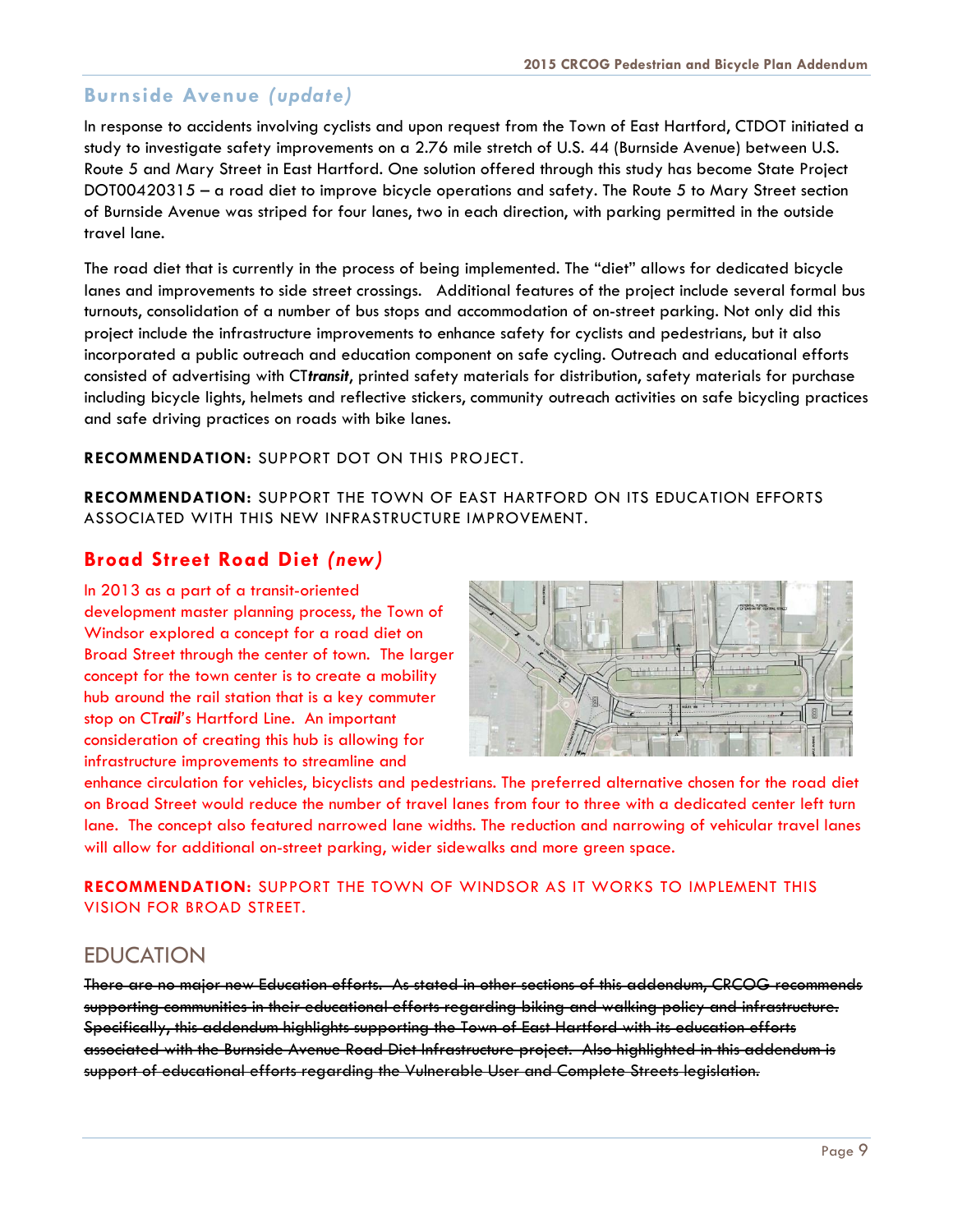# **Bike Walk Connecticut** *(new)*

Bike Walk Connecticut was formed in 2005 as the Central Connecticut Bicycle Alliance (CCBA), an advocacy organization with the mission of creating more bike-friendly communities to benefit Connecticut's recreational and commuter cyclists. Having obtained 501(C)(3) status in January 2006, CCBA decided to broaden its mission and in April 2010, changed its name to Bike Walk Connecticut, now also including pedestrian issues, a statewide focus and a continued interest in creating more bicycle friendly cities and towns.

One of Bike Walk Connecticut's areas of focus is on educating the public and professionals about best practices for bicycling and bike and pedestrian planning. The organization holds a statewide summit on a regular basis, bringing in experts in the field of planning and implementing bicycle and pedestrian supportive infrastructure, programs and policies. Bike Walk Connecticut has worked in the past to help children learn safe bicycling practices by continuing a program started by CRCOG running supporting educational programs in Connecticut elementary schools. Also building on CRCOG efforts to establish a training program for League Cycling Instructors (LCIs), Bike Walk Connecticut has also helped to organize training programs to produce LCIs who are certified by the League of American Bicyclists to lead Smart Cycling classes. The organization has a fleet of bicycles and trainers that are available as a resource to schools and communities.

**RECOMMENDATION**: SUPPORT BIKE WALK CONNECTICUT IN ITS EFFORTS TO EDUCATE THE REGION'S CITIZENS ON BICYCLING AND BICYCLE AND PEDESTRIAN PLANNING.

# **Elementary School Bicycle Education Programs** *(new)*

#### **Berlin**

Berlin High School has a long-standing and well established bicycle education program. As a pioneer in this area, Berlin's PE instructor and mountain bike team coach has helped to train other teachers in other schools systems across the state. Berlin High School has a number of bikes and a bike library that allows students to borrow bikes and return them.

#### **Simsbury**

Bicycle education in Simsbury has evolved into a standard part of the school curriculum. For years, the Police Department supported bike safety programs in the elementary schools, but since 2012, bike education has become an established part of the physical education curriculum for 3rd, 4th, and 5th graders. The students learn bike safety essentials like helmet and bike fit, balancing, braking, signaling, spacing and proper road etiquette. High school students can also take bike safety training as part of the summer physical education and wellness program and can join the Cycling Club which teaches skills for riding on roads and trails.

#### **South Windsor**

The Town of South Windsor has incorporated a Grade 4 bicycle safety education program at all five of its elementary schools. The pilot program was first introduced at two elementary schools with assistance from Bike Walk Connecticut. The pilot program included trainers, helmets, and the use of a fleet of bicycles. Over time, the program was expanded to include all grade four students across the district. This change was made possible by support from the South Windsor Walk and Wheel Ways, the town's bicycle and pedestrian committee, which provides the bicycles used during the instruction as well as a group of volunteers who support the physical education teachers who are trained as League Cycling Instructors (LCIs). The program is designed for children ages 10 to 14. The class runs approximately 6 hours and is taught in 4 sessions.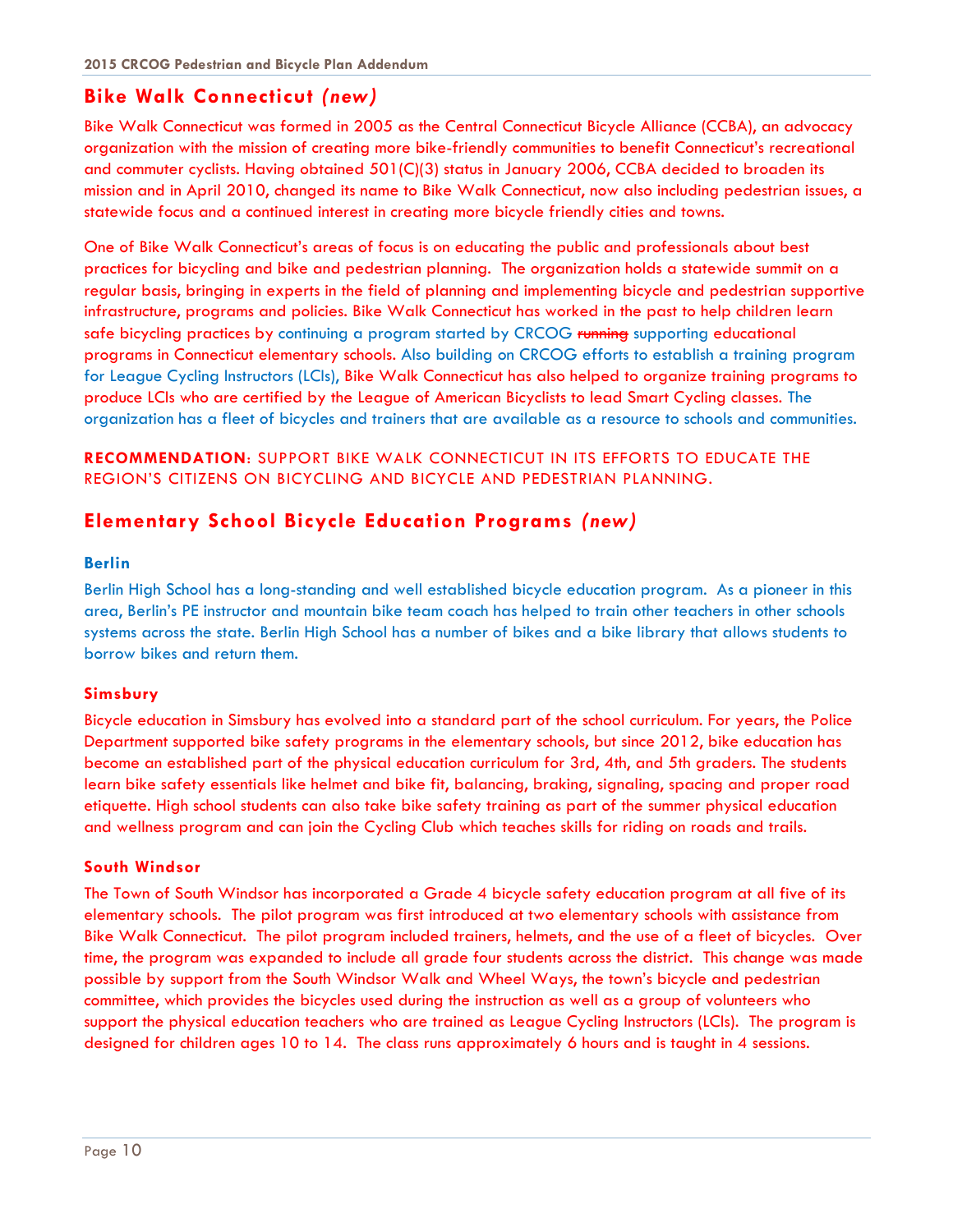**RECOMMENDATION**: SUPPORT THE REGION'S MUNICIPALITIES IN THEIR EFFORTS TO EDUCATION CHILDREN ABOUT BICYCLE SAFETY.

# **Share the Road**

An effective method of educating the public on best practices for bicycling and driving in the vicinity of a cyclist has been the distribution of Share the Road brochures. These brochures have been printed in English and Spanish. As the Capitol Region has grown to incorporate new towns and as the demographic composition of the region may be different from the first printing of the brochures, a Limited English Proficiency assessment should be conducted to determine whether the brochure should be printed in additional languages.

**RECOMMENDATION**: CONDUCT A LIMITED ENGLISH PROFICIENCY ASSESSMENT TO DETERMINE WHETHER THE SHARE THE ROAD BROCHURE SHOULD BE PRINTED IN ADDITIONAL LANGUAGES BEYOND ENGLISH AND SPANISH.

**RECOMMENDATION:** UTILIZE THE CRCOG GREEN CLEARINGHOUSE AS A VEHICLE FOR EDUCATING MUNICIPALITIES ON BEST PRACTICES IN BICYCLE EDUCATION AND BIKE/PED PLANNING.

# ENCOURAGEMENT

# **Bike Friendly Communities and Businesses** *(new)*

Since 2008, five Capitol Region Communities (out of six total, statewide) have been designated as Bicycle Friendly Communities by the League of American Bicyclists. In addition, the region has four of the state's six Bicycle Friendly Businesses. The Bicycle Friendly Community and Business Status is separated into five levels, Bronze, Silver, Gold, Platinum and Diamond. The level



of the designation depends upon community and business achievement in each of the "five E's" Engineering, Education, Encouragement, Enforcement, Evaluation & Planning. Each of the Bike Friendly Communities and businesses in the Capitol Region are listed below with their individual designations and a brief description of their achievements.

#### **Farmington – Bronze**

The Town of Farmington received its Bicycle Friendly Community Status in spring 2014. Its Bronze status is characterized by a bicycle plan that is currently being implemented, a bicycle advisory group as well as a bicycle advocacy group, good public education efforts including 63% of the local schools offering bicycle education and 30% of arterial roads with bike lanes. Scores for each of the "five E" categories for Farmington ranges from 30% to 60% out of 100%.

#### **Glastonbury – Bronze**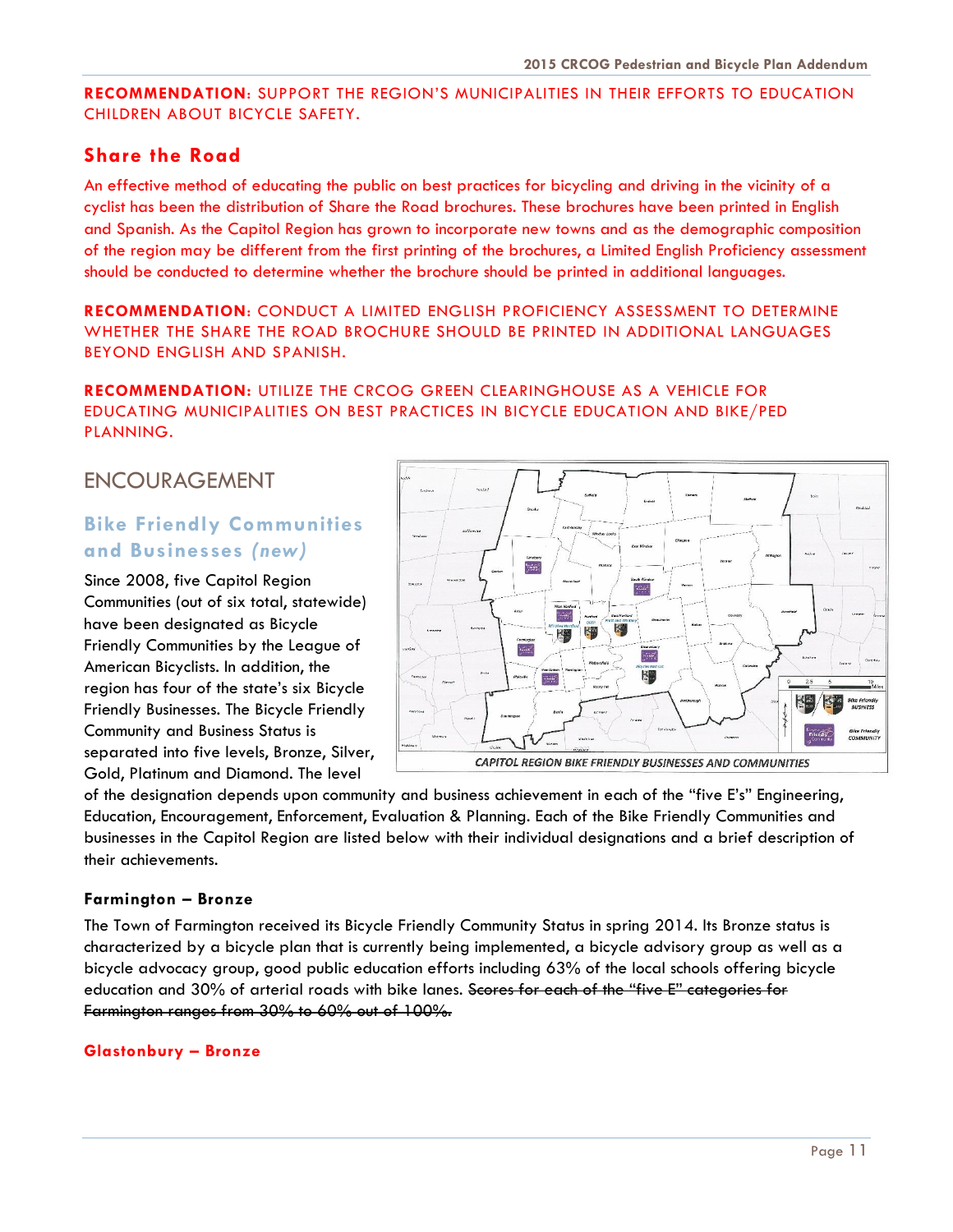The Town of Glastonbury received its Bicycle Friendly Community Status in spring 2015 at the Bronze level. Over the past several years, Bike Walk Glastonbury and the town's Bicycle Advocacy Group have collaborated to introduce bicycle safety education in the Public School curriculum and to hold Glastonbury's first Annual Bike/Walk to School Day. The town has also installed new bike racks and "Share the Road" signs among other modifications to make roadways safer and more inviting for cyclists.

#### **Simsbury – Silver**

The Town of Simsbury received its Bicycle Friendly Community Status – first in spring 2012 at the Bronze level and then in fall 2014 was upgraded to Silver. Its new Silver status is characterized by a bicycle plan that is currently being implemented, a very active bicycle advisory group as well as a bicycle advocacy group, good public education efforts including 59% of the local schools offering bicycle education and 35% of arterial roads with bike lanes. Scores for each of the "five E" categories for Farmington ranges from 40% to mostly 50% out of 100%. Simsbury also has 60% bicycle network mileage to total road mileage in town.

#### **South Windsor - Bronze**

The Town of South Windsor received its Bicycle Friendly Community Status in 2012. Its Bronze status is characterized by a bicycle plan, a bicycle advisory group, good public education efforts including 26-50% of the local schools offering bicycle education and 1-25% of arterial roads with bike dedicated bicycle facilities. Scores for each of the "five E" categories for Farmington ranges from 30% to 60% out of 100%.

#### **West Hartford - Bronze**

The Town of West Hartford received its Bicycle Friendly Community Status in spring 2014. Its Bronze status is characterized by a bicycle plan that is currently being implemented, a bicycle advisory group, good public education efforts including 63% of the local schools offering bicycle education and 30% of arterial roads with bike lanes. Scores for each of the "five E" categories for Farmington ranges from 30% to 60% out of 100%.

#### **New Britain – Bronze**

The City of New Britain received its Bicycle Friendly Community Status in fall 2014. Its Bronze status is characterized by a plan that is currently being implemented, a successful Bike New Britain initiative.<del>, and</del> about 0.13 percent of the population that cycles daily. Scores for each of the "five E" categories for Farmington ranges from 20% to 30% out of 100%. Similar to New Britain's Complete Streets work, Bike Friendly Community Status came after the city completed a Master Plan that studied linking the city's parks, schools, downtown , and CT*fastrak*, and then quickly implemented a program that installed striping and signage for bike lanes and sharrows city-wide. The work was performed under the city's Bike New Britain initiative which is supported by a strong advocacy group, and also involved other activities like bike safety education for children and an active social media campaign.

#### **Bicycles East LLC, Glastonbury – Silver**

Bicycles East LLC received Silver status as a Bicycle Friendly business and was the fourth in the state to do so. Its silver status is characterized by its support of cycling in the community through its organized weekly group rides, its classes and educational efforts, its advocacy at the local and state level and its encouragement of employees to bike to work.

#### **REI, West Hartford – Silver**

REI in West Hartford received Silver status as a Bicycle Friendly business. Its silver status is characterized by its class offerings in bicycle maintenance and related topics, its support of regional and community bicycling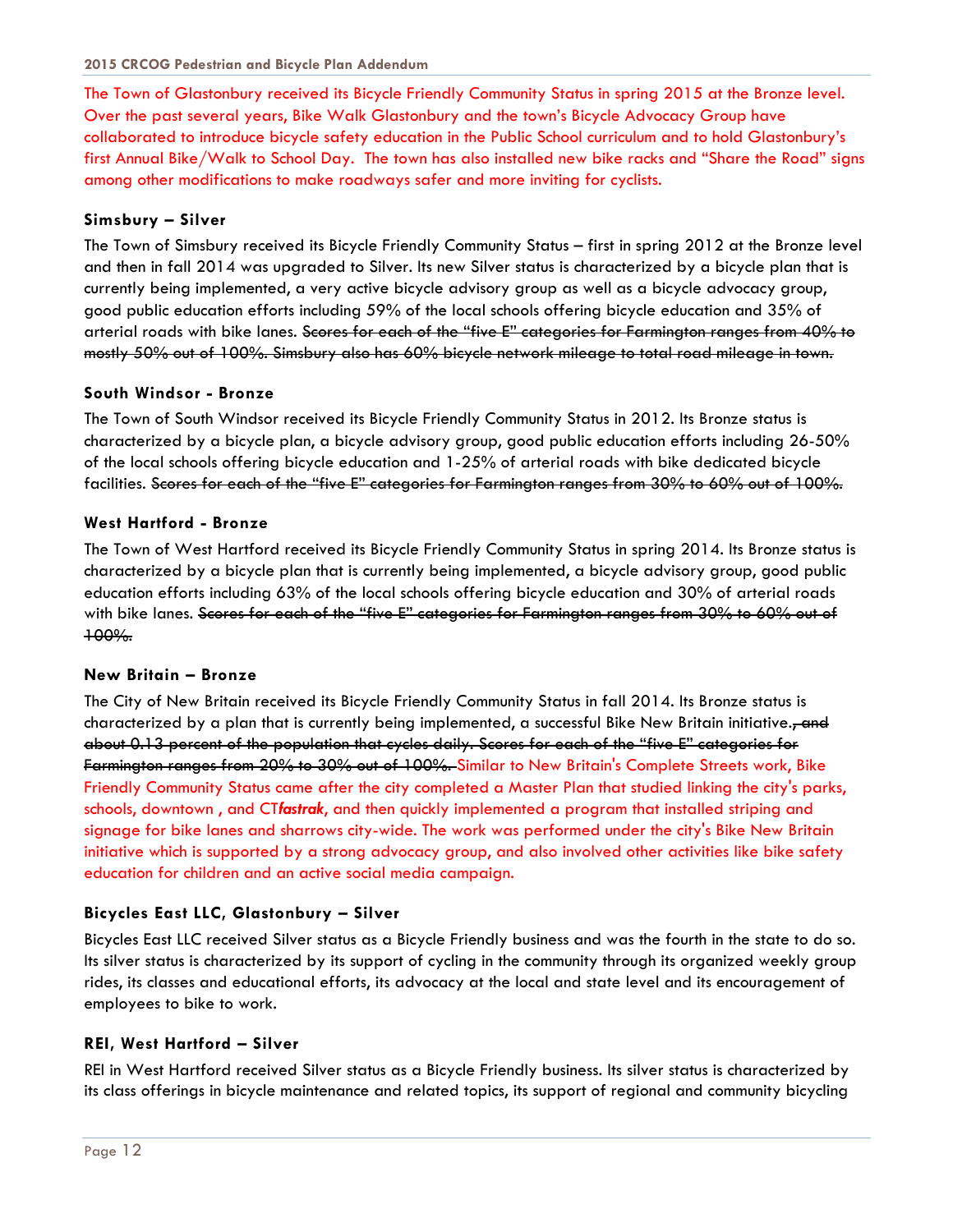events such as Bike to Work day in Hartford. REI also has a bicycle shop on site to service its customers and employees.

#### **Pratt & Whitney, East Hartford – Bronze**

Pratt & Whitney in East Hartford gained its Bronze level Bicycle Friendly Business status in 2014. Its Bronze status is characterized by its encouragement of employee bicycling through the Pratt & Whitney cycling club and its support of community cycling events. Pratt and Whitney has supported Bike to Work Day and other National Bike Month events in the region.

#### **Department of Energy and Environmental Protection, Hartford – Bronze**

The CT Department of Energy and Environmental Protection received Bronze status as a Bike Friendly Business and became the first state agency in Connecticut to do so. Its Bronze status is characterized by availability of bicycle racks in the on-site parking garage and on-site showers, opportunities for staff to attend bike safety and bike repair classes and co-sponsorship of bike events such as the Capitol Bike to Work Day and Discover Hartford Bicycling Tour.

#### **The Travelers Companies, Inc. – Bronze**

Travelers, a company with 6,227 employees received its Bronze level award in spring 2015. The company sponsors Bike to Work programs in Hartford, and holds transit fairs for employees to learn more about alternatives to driving. Free bike parking is also provided, along with access to showers, lockers, and a changing area.

#### **RECOMMENDATION:** CONTINUE TO SUPPORT COMMUNITIES IN THEIR EFFORTS TO BECOME MORE BIKE FRIENDLY.

# ENFORCEMENT

# **Vulnerable User Legislation** *(new)*

During the 2014 legislative session, Bicycle advocates had a major success with the passage of Public Act 14- 31: An Act Concerning the Penalty for Causing Harm to a Vulnerable User of a Public Way. The Act went into effect on October 1, 2014. Commonly known as the Vulnerable User Bill, this legislation fines motor vehicle users who are found not to be using reasonable care and who have injured or caused the death of a "vulnerable user" a penalty of \$1000. The definition of vulnerable user includes pedestrians and bicyclists as well as people who are blind or in a wheelchair among others.

**RECOMMENDATION:** HELP EDUCATE COMMUNITIES ON THE EXISTENCE AND MEANING OF THIS LEGISLATION.

# **Complete Streets Legislation** *(new)*

In the 2009 legislative session, state legislators responded to advocacy efforts at the national and state level by enacting Public Act 09-154: An Act Improving Pedestrian and Bicycle Access. The Act went into effect on July 1, 2009. This Act requires that accommodations for all users – including pedestrians and bicyclists - shall be a routine part of the planning, design, construction and operating activities of all highways. Further, the act requires that at one percent of the total project cost be dedicated to providing accommodations for all users.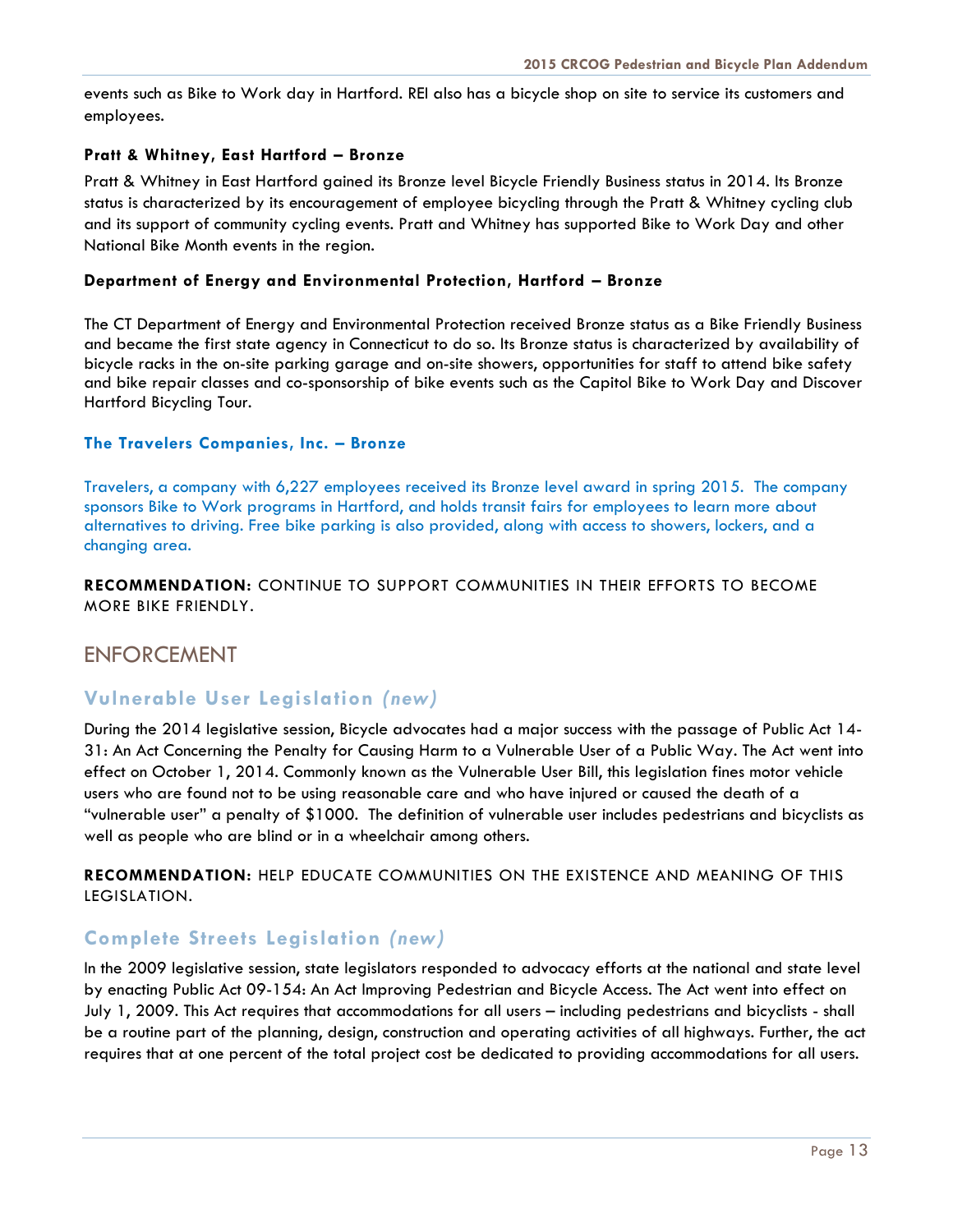Commonly known as the Complete Streets Legislation, the act also established a Connecticut Bicycle and Pedestrian Advisory Board within the CTDOT. This group is required to submit an annual report to the Governor and Commissioner of DOT highlighting the progress made by state agencies in improving the environment for biking and walking in the state, recommendations for improvements to state policy regarding walking and bicycling and specific actions taken by the DOT in the past year that affect pedestrians and bicyclists.

**RECOMMENDATION:** HELP EDUCATE COMMUNITIES ON THE EXISTENCE AND MEANING OF THIS LEGISLATION.

# **Bicycle Safety Legislation** *(new)*

In the 2015 legislative session, the Connecticut State Legislature passed Senate Bill 502, *An Act Concerning Bicycle Safety. As a new Public Act*, this legislation will accomplish several measures for better bicycle safety and infrastructure in the state. Now allowed under this legislation is the CTDOT's use of the NACTO Urban Bikeway Design Guide for the design of bike facilities and infrastructure. The legislation also allows for two-way cycle tracks. Specific safety measures included in the legislation are the allowance for a car to pass a cyclist by crossing a double yellow line when it is safe to do so and the allowance for a cyclist to be as far right on the roadway as is safe as determined by the cyclist.

**RECOMMENDATION:** HELP EDUCATE COMMUNITIES ON THE EXISTENCE AND MEANING OF THIS LEGISLATION.

**RECOMMENDATION:** SUPPORT CTDOT IN ITS UTILIZATION OF THE NACTO URBAN BIKEWAYS DESIGN GUIDE.

**RECOMMENDATION:** UTILIZE THE CRCOG GREEN CLEARINGHOUSE AS A VEHICLE FOR EDUCATING MUNICIPALITIES ON THE LATEST BIKE/PED ENFORCEMENT INITIATIVES AND REGULATIONS.

# **Complete Streets Policy** *(new)*

On October 23, 2014, CTDOT adopted a Complete Streets Policy (No. Ex.O.-31). The policy was developed in accordance with Connecticut General Statutes, particularly the Accommodations and Provision of Facilities for All Users. As mentioned in the above section, Complete Streets must be considered as a condition of funding in adherence with Public Act 09-154. This policy further lays out how the CTDOT will integrate complete streets into its work and implement complete streets solutions in Connecticut communities. Key points of the policy include:

- o Adherence to the Complete Streets Law throughout the Department
- o Establishment of a Department-wide Complete Streets Standing Committee
- o Ongoing training on complete streets for CTDOT staff and partners
- o Revisions to eligibility criteria to make complete streets easier to fund
- o Improved design, construction and maintenance guidelines that are supportive of pedestrians and cyclists
- o Measurement of pedestrian and cyclist use and needs

**RECOMMENDATION:** HELP EDUCATE COMMUNITIES ON THE EXISTENCE AND MEANING OF THIS POLICY.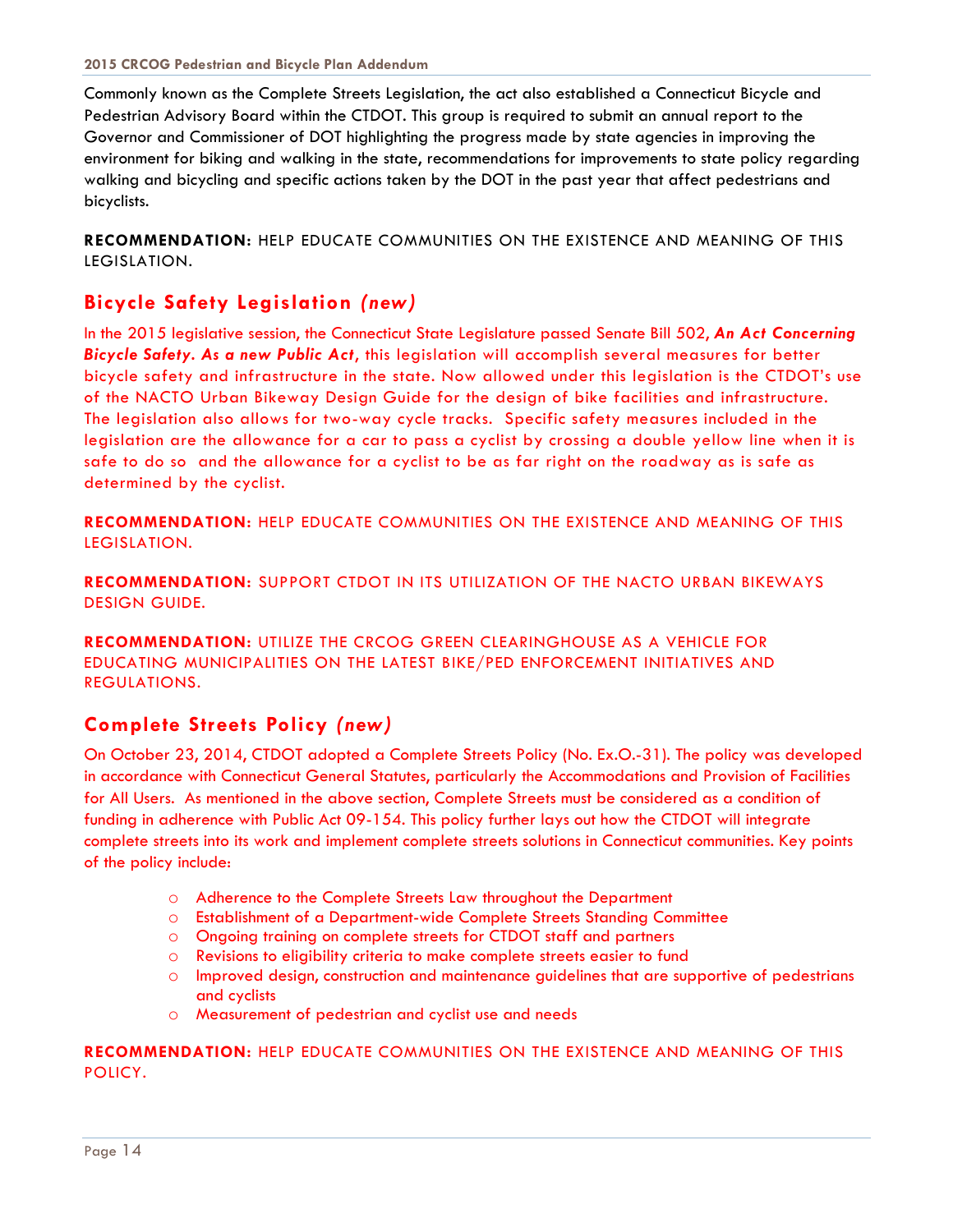# **TransformCT and Lets Go CT** *(new)*

In an effort to formulate a statewide strategic plan for transportation in Connecticut, the CTDOT launched a public input process called TransformCT utilizing forums and innovative online engagement tools to gather ideas from the state's residents on transportation issues and solutions. TransformCT was implemented as an 18 month engagement process to survey as broadly as possible the general public to inform a strategic vision for the future of the state's transportation system.

Connected to this robust public dialogue, Governor Malloy laid out a budget plan in the 2015 legislative session called a *Let's Go CT! Connecticut's Bold Vision for a Transportation Future*. The budget was presented as a 30-year program with a five-year ramp-up stage to significantly invest in transportation infrastructure. Specifically called out in the initial five-year period is an expansion of funding for pedestrian and bicycle systems statewide. This commitment to funding opportunities could have significant impacts to regional bicycle and pedestrian infrastructure such as the East Coast Greenway and other key regional trails as well as more localized complete streets efforts.

**RECOMMENDATION:** CONTINUE TO FOLLOW THE DEVELOPMENT OF LET'S GO CT! AND HELP EDUCATE COMMUNITIES ON THE EXISTENCE AND MEANING OF THIS POLICY AND ANY NEW FUNDING STREAMS THAT BECOME AVAILABLE THROUGH THE STATE.

# EVALUATION & PLANNING

# **Bicycle and Pedestrian Safety Study** *(new)*

The examination of pedestrian and bicycle crash data is important to determine how to improve safety going forward. CRCOG conducted a pedestrian crash analysis in 2004 that was enhanced and updated in 2012 to include bicycle crash data. This analysis was conducted for several purposes: to gain an understanding of pedestrian / bicycle crash experience in the region, to specifically learn if data that appeared to be an anomaly in the 3 year analysis changed with more years of statistics, to learn if there are locations in the region that are more problematic than others, to inform our planning process, to enable us to direct resources in a way that has the potential to improve bicycle and pedestrian safety and to develop a strategy for the future use of the new CT Crash data Query tool.

The 2004 study of crash data in the region looked at a three year span from 1999 – 2001. Several years later, with the Connecticut Crash Data Query Tool developed by UCONN, the region was able to examine both bicycle and pedestrian crashes occurring between January 1995 and January 2010. This richer source of data was analyzed to refine and supplement earlier findings. Similarly to the earlier study, CRCOG examined regional statistics and also focused a more in depth analysis on the four towns with the highest rates of pedestrian and bicycle crashes which are Hartford, West Hartford, East Hartford and Manchester. In 2012, CRCOG finalized a report that summarizes an analysis of pedestrian and bicycle crashes of the Bicycle and Pedestrian Safety Study.

The key takeaways from the 2012 report are that the three year data set is likely sufficient to examine pedestrian crash data, especially crashes that do not result in fatalities. It was recommended that pedestrian fatalities be examined over a longer period of time as there are fewer of these types of crashes. With no comparison from previous years, it was recommended that in the future, both a three and five year analysis is completed for bicycle crash data. The CT Crash Data Query Tool was found to be useful and once additional geographic functionality is added, it will be an even more valuable tool for understanding crashes and coming up with prevention methods.

The analysis focused on the four towns with the highest crash rates and highest number of crashes. From the data, roadways with the highest level of pedestrian crashes were determined and should be monitored as focus areas. These roadways for pedestrians are: US Route 44 in Hartford, East Hartford and Manchester, Park Street in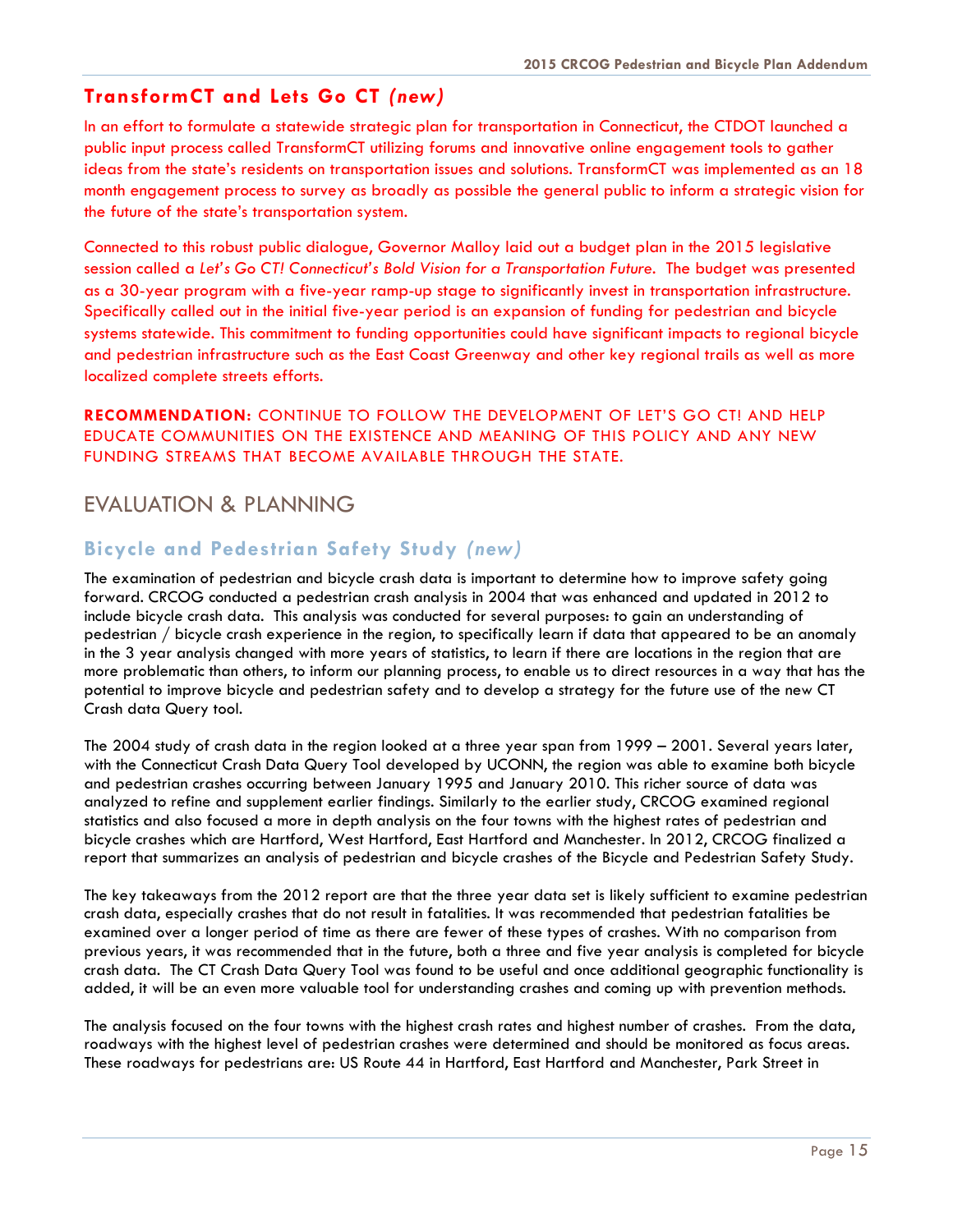Hartford and Farmington Avenue in Hartford and West Hartford. For bicycles these roadways are: U.S. Route 44 in Hartford and East Hartford, CT Route 83 in Manchester and U.S. Route 5 in Enfield and East Hartford.

This report helps to highlight the connection between safety concerns on Burnside Avenue in East Hartford (U.S. Route 44) and the number and type of crashes reported there. As mentioned previously under Engineering, Burnside Avenue has since been studied and work is underway to include many safety enhancements such as a road diet to add bike lanes and improved pedestrian crossings at key locations. It will be important to monitor the crash data in this area post improvements to gage their effectiveness and provide metrics to measure the success of investing in bicycle and pedestrian infrastructure.

The Town of Enfield is also considering a restriping on Route 5 on the stretch between the Massachusetts state line and Hazard Avenue/Route 190 as a potential solution alleviate the safety issues documented in this study.

#### **RECOMMENDATION:** MONITOR FOCUS AREAS & PROMOTE SAFETY.

# **Bicycle and Pedestrian Count Program** *(new)*

Since the adoption of the 2008 Bicycle and Pedestrian Plan, the Capitol Region began to participate in the National Bicycle and Pedestrian Documentation project by conducting bike and pedestrian counts during a specific time period in the fall. The National Bicycle and Pedestrian Documentation Project is a nationwide effort that provides a consistent model of data collection and ongoing data for use by planners, governments,



**CRCOG 2014 BIKE & PEDESTRIAN COUNT LOCATIONS**

and bicycle and pedestrian professionals. CRCOG has coordinated five regional counts between 2009 and 2014, developed a Bike/Ped Count database, created an additional active transportation audit and begun to analyze trends in the data collected.

Not only does the data collected benefit the National Documentation project, but it also helps provide data that can be used to support further bicycle and pedestrian infrastructure initiatives, better inform education and outreach

efforts and measure the success of infrastructure improvements over time.

The 2014 count was the most successful to date in the number of locations counted – 82. In 2014, the CRCOG count program was revamped in that it focused on counting areas where infrastructure investments had recently been made or will be made within the near term. Priority areas counted included intersections in all of the CT*fastrak* station areas and CT*rail* – Hartford Line station areas as well as places like Burnside Avenue in East Hartford and recently completed multi-use trails.

The 2014 count also included an active transportation audit created by CRCOG and conducted at key count locations to relate changes in the environment and infrastructure to bike/ped activity. The focus of the audit was to capture the status of the pedestrian and bicycling environment in the CT*fastrak* and CT*rail* station areas as well as several other spots that are representative of the Capitol Region including trails. The audit combines a qualitative analysis of the bicycling and pedestrian environment and a quantitative rating to produce a score out of 100. Of the locations audited, scores ranged from a high of 81 to a low of 43. In